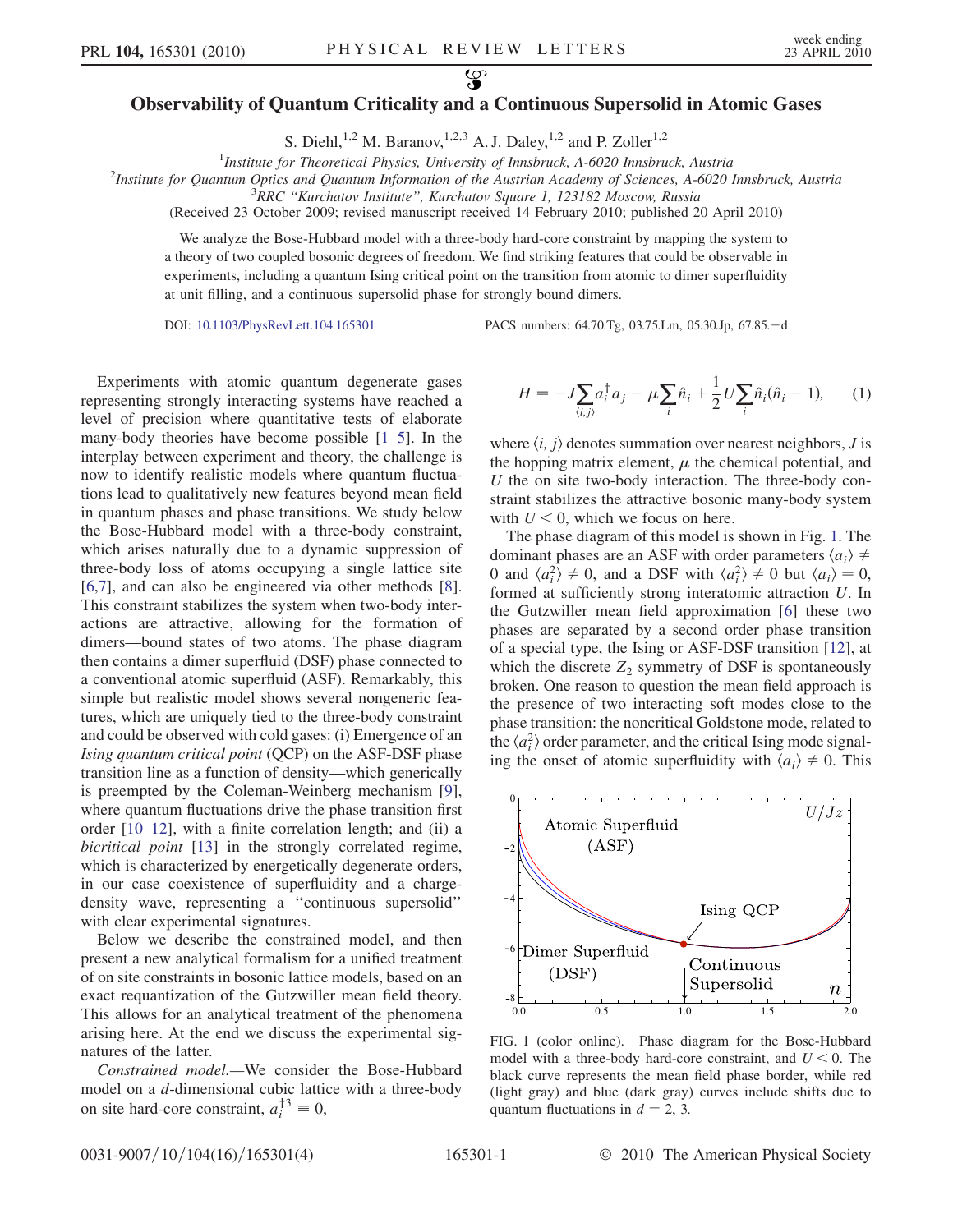motivates the development of a fully quantum mechanical approach to the constrained Hamiltonian [\(1](#page-0-1)), with a unified description of interaction effects at various scales.

Formalism: Mapping the constrained model to a coupled *boson theory.*—Because of the constraint, the operators  $a_i$ ,  $a_i^{\dagger}$  are no longer standard bosonic ones and the on site Hilbert space is reduced to only three states  $|\alpha\rangle$ , corresponding to zero ( $\alpha = 0$ ), single ( $\alpha = 1$ ), and double ( $\alpha =$ 2) occupancy. Following Altman and Auerbach [\[14\]](#page-3-9), for each lattice site *i* we introduce three operators  $t_{\alpha,i}^{\dagger}$  creating these states out of an auxiliary vacuum state,  $|\alpha\rangle_i =$  $t_{\alpha,i}^{\dagger} | \text{vac} \rangle = (\alpha!)^{-1/2} (a_i^{\dagger})^{\alpha} | \text{vac} \rangle$ . By construction, these operators obey a holonomic constraint,  $\sum_{\alpha} t_{\alpha,i}^{\dagger} t_{\alpha,i} = 1$ . The Hamiltonian then reads

<span id="page-1-0"></span>
$$
H = -J\sum_{\langle i,j\rangle} [t_{1,i}^{\dagger}t_{0,i}t_{0,j}^{\dagger}t_{1,j} + 2t_{2,i}^{\dagger}t_{1,i}t_{1,j}^{\dagger}t_{2,j} + \sqrt{2}(t_{2,i}^{\dagger}t_{1,i}t_{0,j}^{\dagger}t_{1,j} + t_{1,i}^{\dagger}t_{0,i}t_{1,j}^{\dagger}t_{2,j})] + U\sum_{i}\hat{n}_{2,i}
$$
  

$$
-\mu\sum_{i}(\hat{n}_{1,i} + 2\hat{n}_{2,i}),
$$
 (2)

where  $\hat{n}_{\alpha,i} = t_{\alpha,i}^{\dagger} t_{\alpha,i}$ . This form is closely related to resonant Feshbach models describing, e.g., the BCS-BEC crossover [[15](#page-3-10)]: The ''Feshbach term'' (second line, first term) allows interconversion of a "dimer"  $(t_{2,i})$  into two "atoms"  $(t_{1,i})$ , and the detuning (second term), gives the corresponding energy difference. This detuning is given by the interaction U, in contrast to  $\sim 1/U$  in resonant models.

Using the constraint, we can eliminate one of the operators  $t_{\alpha,i}$  in Eq. ([2](#page-1-0)), say  $t_{0,i}$ , as  $t_{0,i} \rightarrow \sqrt{X_i}$  (and  $t_{0,i}^{\dagger} \rightarrow \sqrt{X_i}$ ), where  $X_i = 1 - \hat{n}_{1,i} - \hat{n}_{2,i}$ . Noting that  $X_i^2 = X_i$  on the constrained space, we replace  $\sqrt{X_i}$  with  $X_i$ , yielding a polynomial Hamiltonian. The remaining operators  $t_1$ ,  $t_2$ can now be interpreted as standard bosonic ones. To demonstrate this, one divides the standard bosonic Hilbert space into a physical  $(\mathcal{P}_i)$  and an unphysical  $(\mathcal{U}_i)$  subspace,  $\mathcal{H}_i = \mathcal{P}_i \oplus \mathcal{U}_i$ , where the physical one consists of states obeying the three-body constraint. We see that H *does not couple* the physical  $P = \prod P_i$  and unphysical  $\mathcal{U} = \prod \mathcal{U}_i$  subspaces.

The distinction between the contributions from physical and unphysical spaces can most conveniently be achieved by using the quantum effective action  $\Gamma[t_1, t_2]$  [\[16\]](#page-3-11), which is a functional on classical fields and provides all oneparticle irreducible correlation functions as coefficients of an expansion in powers of  $t_1$  and  $t_2$ . Because  $\Gamma$  is formulated in terms of physical quantities, we can restrict its general form to a polynomial obeying the three-body constraint. The form of the effective action thus is restricted by the constraint, in addition to the symmetries of the microscopic theory.

To apply the above construction to a many-body system, one has to choose the proper ground state and the corresponding operators. Following Ref. [\[17\]](#page-3-12), we introduce new operators  $b_{\alpha,i} = (R_i)_{\alpha\beta} t_{\beta,i}$   $(\alpha, \beta = 0, 1, 2)$ , with a unitary transformation  $R$ . The parameters of  $R$  are such that  $b_{0,i}$  creates the mean field vacuum, and  $b_{1,i}$  and  $b_{2,i}$  correspond to fluctuations on top of this state, with vanishing expectation values (see [\[18\]](#page-3-13)). The DSF ground state, for example, corresponds to:  $b_{0,i} = \cos(\theta/2)t_{0,i}$  +  $\sin(\theta/2)\exp(-i\phi)t_{2,i}, \quad b_{2,i} = \cos(\theta/2)t_{2,i} - \sin(\theta/2) \times$  $\exp(i\phi)t_{0,i}$ , and  $b_{1,i} = t_{1,i}$ , where  $\phi$  is an arbitrary phase and the angle  $\theta \in [0, \pi]$  is such that  $2\sin^2(\theta/2) = n$ , the density of atoms (on the mean field level for simplicity). The operators  $b_{\alpha,i}$  are subject to the same constraint,  $\sum_{\alpha} b^{\dagger}_{\alpha,i} b^{\dagger}_{\alpha,i} = 1$ , and we can eliminate  $b^{(\dagger)}_{0,i}$  as described above. This results in a polynomial Hamiltonian for the remaining operators  $b_{1,i}$  and  $b_{2,i}$ , where the operator independent part reproduces the Gutzwiller energy.

Application of the formalism.—The limit  $n \rightarrow 0$  gives a stringent check of our formalism, where we recover the nonperturbative Schrödinger equation for the dimer bound state formation (see [[18](#page-3-13)] for details). We now apply our method in the many-body context:

(i) Ising quantum critical point.—The polynomial Hamiltonian describes atomic  $(b_{1,i})$  and dimer  $(b_{2,i})$  fluctuations around the spatially uniform DSF state. After taking the long wavelength continuum limit, one can easily see that there are two soft modes in the vicinity of the ASF-DSF transition: the noncritical Goldstone mode  $\pi \sim$ Im $(b_2)$  corresponding to the U(1)/Z<sub>2</sub> gauge symmetry broken by the presence of the dimer condensate, and the critical atomic Ising mode  $\varphi \sim \text{Re}(b_1)$  signaling the appearance of an atomic condensate. The other two modes remain massive and do not affect the physics of the phase transition. Integrating out the latter we obtain an effective low energy action for the soft modes [\[18\]](#page-3-13):

$$
S_{\text{eff}}[\varphi, \pi] = \int_{x} \left\{ \frac{1}{2} \varphi \left( -Z_{\varphi} \partial_{\tau}^{2} - \xi_{+}^{2} \Delta + m_{+}^{2} \right) \varphi + \lambda \varphi^{4} \right. \\ \left. + \frac{1}{2} \pi \left( -Z \partial_{\tau}^{2} - \xi^{2} \Delta \right) \pi + i \kappa \varphi^{2} \partial_{\tau} \pi \right\}.
$$
 (3)

It describes phonons  $\pi$  in the dimer superfluid coupled to a real scalar Ising field  $\varphi$ , in turn represented by an action of the Ginzburg-Landau type with the "mass" parameter  $m_{+}^{2}$ crossing zero at the ASF-DSF transition. The coupling  $\kappa$ comes from the cubic coupling  $-\sqrt{2}J\cos(\theta)b_{2,i}^{\dagger}b_{1,i}b_{1,j}$  + H:c: which originated from the ''Feshbach term'' in the original Hamiltonian Eq. [\(2](#page-1-0)), such that  $\kappa \sim \cos(\theta) \approx 1$ n. This cubic coupling of Goldstone to Ising mode with linear time derivative has the same degree of relevance as the Ising coupling  $\lambda$ , leading to the Coleman-Weinberg (CW) phenomenon [\[10\]](#page-3-6): The renormalized value of the Ising coupling  $\lambda$  reaches zero at some *finite* scale  $\xi$  at which  $m^2_+$  is still positive. As a result, terms with higher powers of  $\varphi$ , which are generated by fluctuations, become important. These self-interaction terms provide a new minimum with  $\langle \varphi \rangle \neq 0$ , which is reached via a first order phase transition with finite correlation length  $\xi$ . Therefore, the ASF-DSF phase transition is first order, contrary to the predictions of the mean field approach.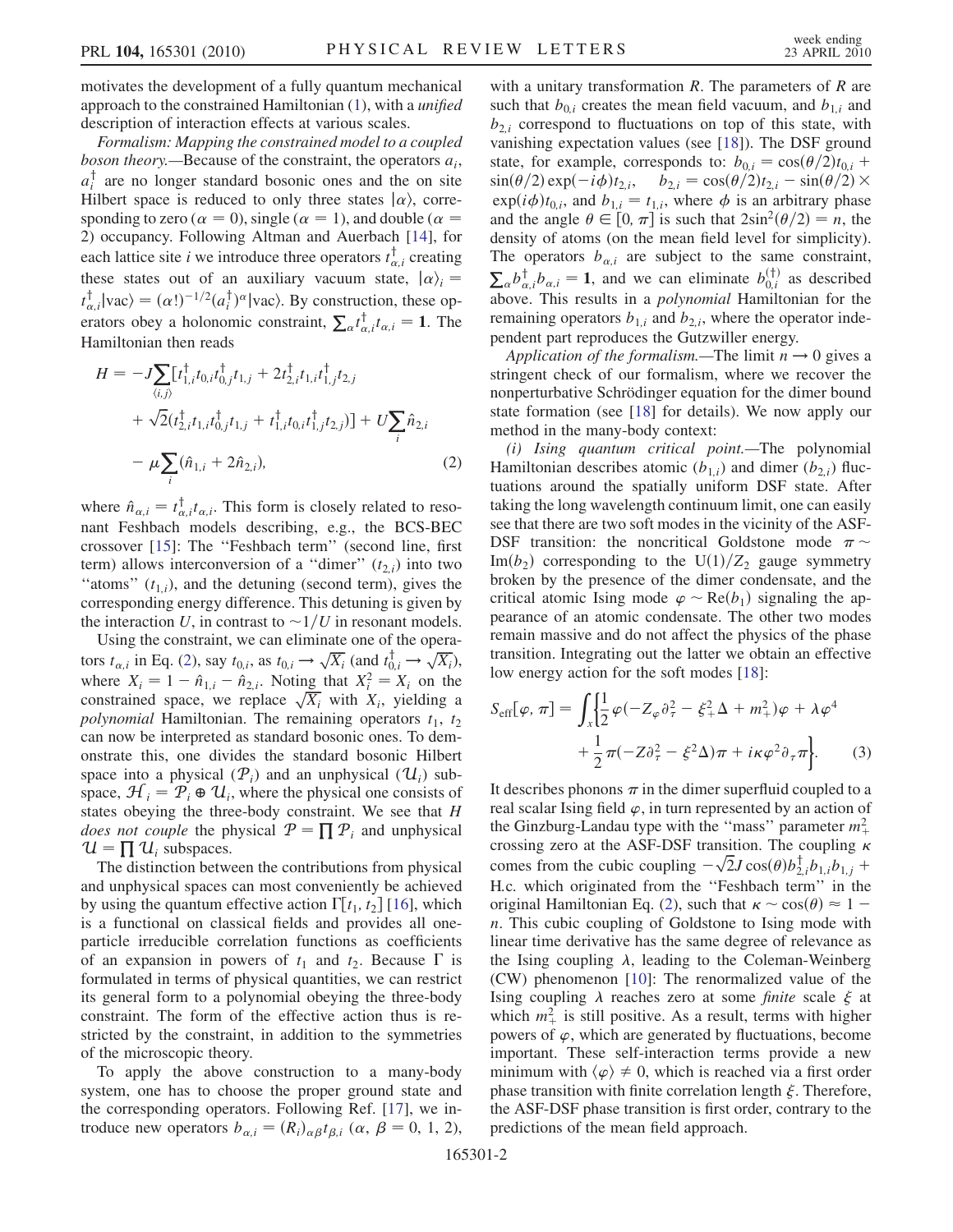The coupling via a temporal derivative and, therefore, the CW phenomenon, is rather generic in nonrelativistic systems, in which an Ising field emerges as an effective low energy degree of freedom [\[10](#page-3-6)[–12\]](#page-3-7). In our case, however, the coupling  $\kappa$  vanishes for  $n \to 1$ . The existence of such a decoupling point can be proven assuming a continuous, monotonic behavior of a particular compressibility, the  $\mu$ derivative of the dimer mass term  $K = -dm_d^2/d\mu|_n$  within the DSF phase: it then must have a unique zero crossing, because it is  $>0$  (<0) for  $n = 0$  (2) [[18](#page-3-13)]. This argument is tied to the existence of a maximum filling, and thus to the three-body constraint. Using the Ward identities resulting from a temporally local gauge invariance  $b_{\alpha} \rightarrow$  $\exp[i\alpha\lambda(t)]b_{\alpha}, \ \alpha = 1, 2, \text{ and } \mu \to \mu + i\lambda(t)$  [[19](#page-3-14)], we see that  $\kappa \propto K$ . As a result, the first order  $Z_2$  transition terminates into a true  $(d + 1)$ -dimensional Ising quantum critical point in the vicinity of unit filling.

Fluctuations also shift the mean field phase boundary, cf. Fig. [1](#page-0-0). This is only pronounced for  $n \ll 1$ , as dimer formation and atom criticality approach each other for  $n \rightarrow 0$ [\[18\]](#page-3-13).

(ii) Continuous supersolid.—Another peculiar consequence of the three-body constraint occurs for dimers in the strong coupling limit, where single particle excitations are strongly gapped  $\left(\frac{v}{2}\right)$  and can be integrated out perturbatively. Taking the dominant nearest neighbor hopping  $t$  and interaction  $v$  into account, the effective lattice theory for hard-core bosons (dimers or diholes) can be conveniently rewritten as an antiferromagnetic Heisenberg spin Hamiltonian (see, e.g., [\[20\]](#page-3-15)),

<span id="page-2-0"></span>
$$
H_{\text{AFM}} = 2t \sum_{\langle i,j \rangle} [s_{x,i} s_{x,j} + s_{y,i} s_{y,j} + \lambda s_{z,i} s_{z,j}] \tag{4}
$$

restricted to a subspace with a fixed projection of the total spin on the z-axis,  $S_z = \sum_i s_{z,i} = L(n_d - 1/2)$ , where L is the total number of the lattice sites, and  $n_d = n/2$  the dimer filling. The anisotropy parameter  $\lambda$  is the ratio of the interaction and hopping,  $\lambda = v/2t$ . In the leading second order perturbation theory, we find  $t = v/2$  $2J^2/|U|$ , such that  $\lambda = 1$  and the Hamiltonian [\(4\)](#page-2-0) is SO(3) invariant, corresponding to a symmetry enhancement compared to the conventional  $SO(2) \simeq U(1)$  phase symmetry for bosons. It parallels a similar effect for attractive lattice fermions [[21](#page-3-16)], and is a peculiar feature of the three-body hard-core constraint—if virtual triple and higher occupancies are allowed, one finds  $\lambda = 4$  [[22](#page-3-17)]. The symmetry enhancement is operative for exactly half filling of dimers,  $n_d = 1/2$ , where  $S_z = 0$ , while for other dimer fillings  $S_z \neq 0$  and the symmetry is reduced to U(1). In the first case, however, the ground state of the Hamiltonian [\(4\)](#page-2-0) is the antiferromagnetic state parametrized by the direction of the Néel order parameter on the three-dimensional Bloch sphere. Generically, the Néel order parameter has components both in the  $xy$  plane and along the z axis. This means that the ground state of bosons has both DSF and charge-density wave (checkerboardlike, CDW) orders, i.e., is a supersolid. The specific feature, however, is that the SO(3) symmetry admits a continuous change in the ratio between the two order parameters without changing the energy, and this state may thus be called a continuous supersolid. A particular choice of the order parameters depends on the system preparation and boundary conditions, in contrast to supersolidity in other bosonic systems [[23\]](#page-3-18).

The spontaneously broken SO(3) symmetry in the continuous supersolid provides two massless Goldstone modes. A spin wave analysis yields their dispersion

$$
\omega(\mathbf{q}) = t z [\tilde{\epsilon}_{\mathbf{q}} (1 + \lambda - \lambda \tilde{\epsilon}_{\mathbf{q}})]^{1/2}
$$

with  $\tilde{\epsilon}_{\mathbf{q}} = (1/d)\sum_{\lambda}(1 - \cos \mathbf{q} \cdot \mathbf{e}_{\lambda}), \lambda \leq 1$ . For  $\lambda = 1$  the second Goldstone mode emerges at the edge of the Brillouin zone, adding to the one at zero momentum. In the next (fourth) order of perturbation theory, we find [\[18\]](#page-3-13)  $\lambda = 1 - 8(z - 1)(J/|U|)^2 < 1$ , and the DSF ground state is slightly favored over CDW order due to weak explicit breaking of SO(3). Still, the proximity to the continuous supersolid manifests itself in a weakly gapped ( $\Delta \sim tz(1 \lambda$ ) collective mode at the edge of the Brillouin zone, which may be probed experimentally, see below.

Experimental signatures.—We now discuss in detail the experimental signatures of the critical behavior and continuous supersolid. Above we showed that the ASF-DSF phase transition (see Fig. [1\)](#page-0-0) terminates in an Ising quantum critical point at  $n = 1$ . The phase transition is thus second order at  $n = 1$ , with a diverging correlation length at the transition point. Away from  $n = 1$  the transition is first order, with a finite correlation length estimated as  $\xi/a \sim$  $\kappa^{-6} \sim |1 - n|^{-6}$  (*a* the lattice spacing) using the renormalization group flow of [\[10\]](#page-3-6). As typical of the radiatively induced first order transitions, the near-critical domain is large, with a correlation length exceeding the typical extent of optical lattices of 50 to 100 sites in a region  $1/2 \le n \le$  $3/2$ . This behavior can be measured directly in experiments probing the correlation length, as done in Ref. [[1\]](#page-3-0). Alternatively, critical opalescence via damping of collective oscillations [[24](#page-3-19)] could be probed.

The continuous supersolid appearing at strong attraction and unit filling can be detected by measurement of the coexisting spatial order and dimer superfluid correlations. The spatial structure could be detected via noise correlation measurements [\[25](#page-3-20)], and the dimer superfluid correlation functions in the momentum distribution of dimers, which could be imaged, e.g., by associating atoms to molecules, and measuring their momentum distribution. The CDW can also be stabilized with a weak ( $\sim \Delta \ll tz$ ) superlattice, which acts as a staggered external field that rotates the Néel order parameter to the  $\zeta$  axis.

We further elaborate on experimental signatures using exact numerical time-dependent density matrix renormalization group ( $t$ -DMRG) techniques [\[26\]](#page-3-21) in 1D: Fig. [2\(a\)](#page-3-22) shows the density-density correlation function  $\langle n_i n_{i+x} \rangle$  –  $\langle n_i \rangle \langle n_{i+x} \rangle$  characterizing CDW order, and the DSF correlator  $\langle b_i^{\dagger} b_i^{\dagger} b_{i+x} b_{i+x} \rangle$  as a function of distance x in the ground state for realistic experimental size scales and